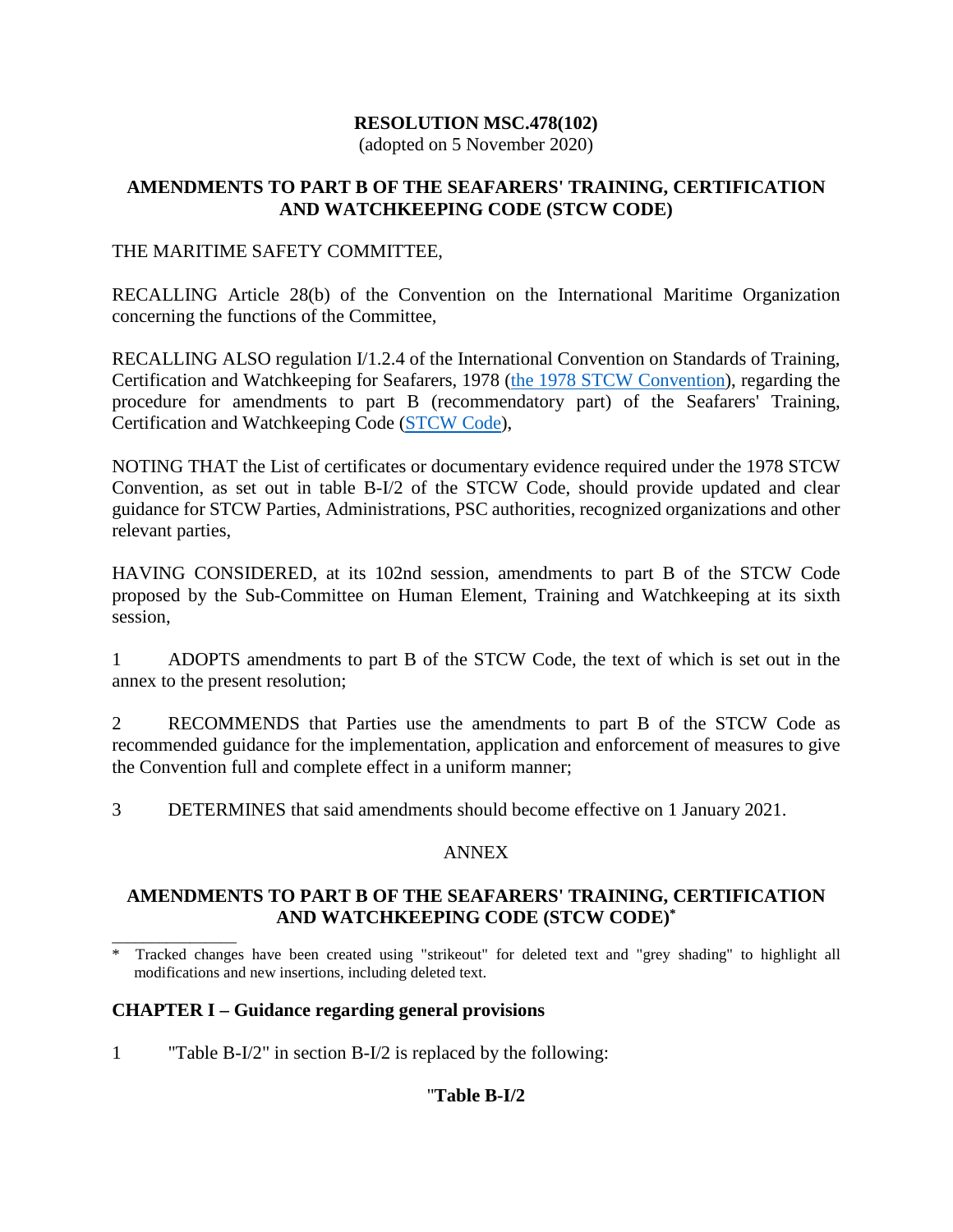# *List of certificates or documentary evidence required under the STCW Convention*

The list below identifies all certificates or documentary evidence described in the Convention which authorize the holder to serve in certain capacities, perform certain duties or functions or be assigned certain responsibilities on board ships. The certificates are subject to the requirements of regulation I/2 regarding language and their availability in original form.

The list also references the relevant regulations and the requirements for endorsement, registration and revalidation.

| Regula-<br>tions                                                                        | <b>Type of</b><br>certificate or<br>documentary<br>evidence and<br><b>brief</b><br>description | <b>Seafarers required</b><br>to hold the<br>certificate or<br>documentary<br>evidence                                                                                                                                                                                       | <b>Endorsement</b><br>attesting<br>recognition<br>of a<br>certificate<br>required <sup>1</sup> | <b>Registration</b><br>required <sup>2</sup> | <b>Revalidation</b><br>of a<br>certificate or<br>maintenance<br>of the<br>required<br>standard of<br>competence <sup>3</sup> |
|-----------------------------------------------------------------------------------------|------------------------------------------------------------------------------------------------|-----------------------------------------------------------------------------------------------------------------------------------------------------------------------------------------------------------------------------------------------------------------------------|------------------------------------------------------------------------------------------------|----------------------------------------------|------------------------------------------------------------------------------------------------------------------------------|
| II/1,<br>$II/2$ ,<br>$II/3$ ,<br>III/1,<br>III/2,<br>III/3,<br>III/6,<br>IV/2,<br>VII/2 | Certificate of<br>Competency <sup>4</sup>                                                      | Masters, officers<br>and GMDSS radio<br>operators                                                                                                                                                                                                                           | Yes                                                                                            | Yes                                          | Yes <sup>5</sup>                                                                                                             |
| $II/4$ ,<br>$II/5$ ,<br>III/4,<br>III/5,<br>III/7,<br>VII/2                             | Certificate of<br>Proficiency                                                                  | Ratings forming<br>part of a<br>navigational or<br>engine-room watch<br>(other than those<br>under training or<br>whose duties are of<br>an unskilled<br>nature), and ratings<br>serving as able<br>seafarer deck, able<br>seafarer engine or<br>electrotechnical<br>rating | N <sub>o</sub>                                                                                 | Yes                                          | N <sub>o</sub>                                                                                                               |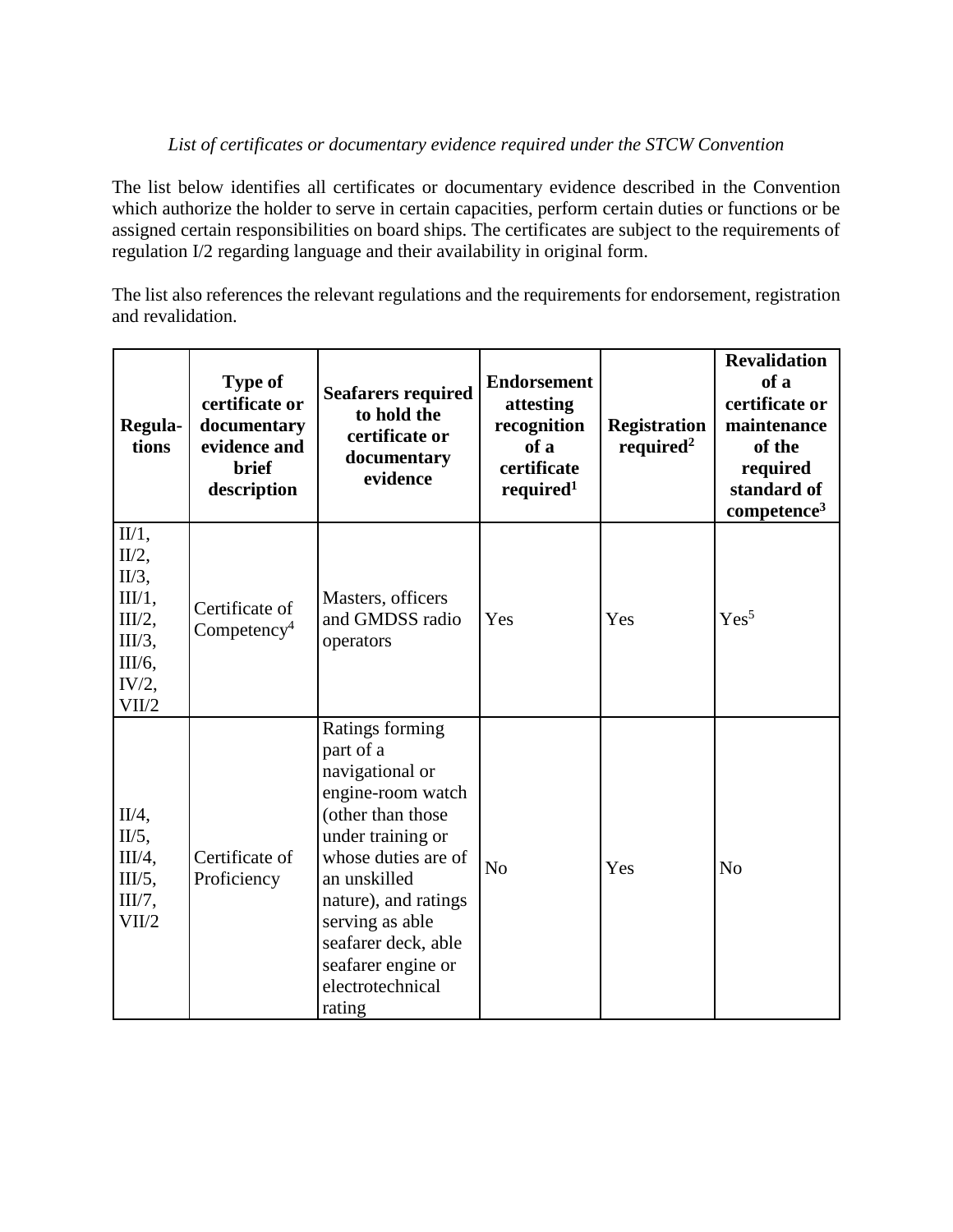| $V/1-1$ ,<br>$V/1-2$ | Certificate of<br>Proficiency or<br>endorsement to a<br>Certificate of<br>$Competency -$<br>Basic training<br>for oil and<br>chemical or<br>liquefied gas<br>tanker cargo<br>operations                   | Officers assigned<br>specific duties and<br>responsibilities related<br>to cargo or cargo<br>equipment on board<br>tankers                                                                                                                                                               | Yes            | Yes | Yes <sup>5</sup> |
|----------------------|-----------------------------------------------------------------------------------------------------------------------------------------------------------------------------------------------------------|------------------------------------------------------------------------------------------------------------------------------------------------------------------------------------------------------------------------------------------------------------------------------------------|----------------|-----|------------------|
| $V/1-1$ ,<br>$V/1-2$ | Certificate of<br>Proficiency or<br>endorsement to a<br>Certificate of<br>$Competency -$<br>Advanced<br>training for oil,<br>chemical or<br>liquefied gas<br>tanker cargo<br>operations                   | Masters, chief engineer<br>officers, chief mates,<br>second engineer<br>officers and any officer<br>with immediate<br>responsibility for<br>loading, discharging,<br>care in transit.<br>handling of cargo, tank<br>cleaning or other<br>cargo-related<br>operations on board<br>tankers | Yes            | Yes | Yes <sup>5</sup> |
| $V/1-1$ ,<br>$V/1-2$ | Certificate of<br>Proficiency or<br>endorsement to<br>an existing<br>Certificate of<br>Proficiency-<br><b>Basic training</b><br>for oil and<br>chemical or<br>liquefied gas<br>tanker cargo<br>operations | Ratings assigned<br>specific duties and<br>responsibilities related<br>to cargo or cargo<br>equipment on board<br>tankers                                                                                                                                                                | N <sub>o</sub> | Yes | N <sub>o</sub>   |
| $V/1-1$ ,<br>$V/1-2$ | Certificate of<br>Proficiency or<br>endorsement to<br>an existing<br>Certificate of<br>Proficiency $-$<br>Advanced<br>training for oil,<br>chemical or<br>liquefied gas                                   | Any person, other than<br>masters and officers,<br>with immediate<br>responsibility for<br>loading, discharging,<br>care in transit,<br>handling of cargo, tank<br>cleaning or other<br>cargo-related                                                                                    | N <sub>o</sub> | Yes | N <sub>o</sub>   |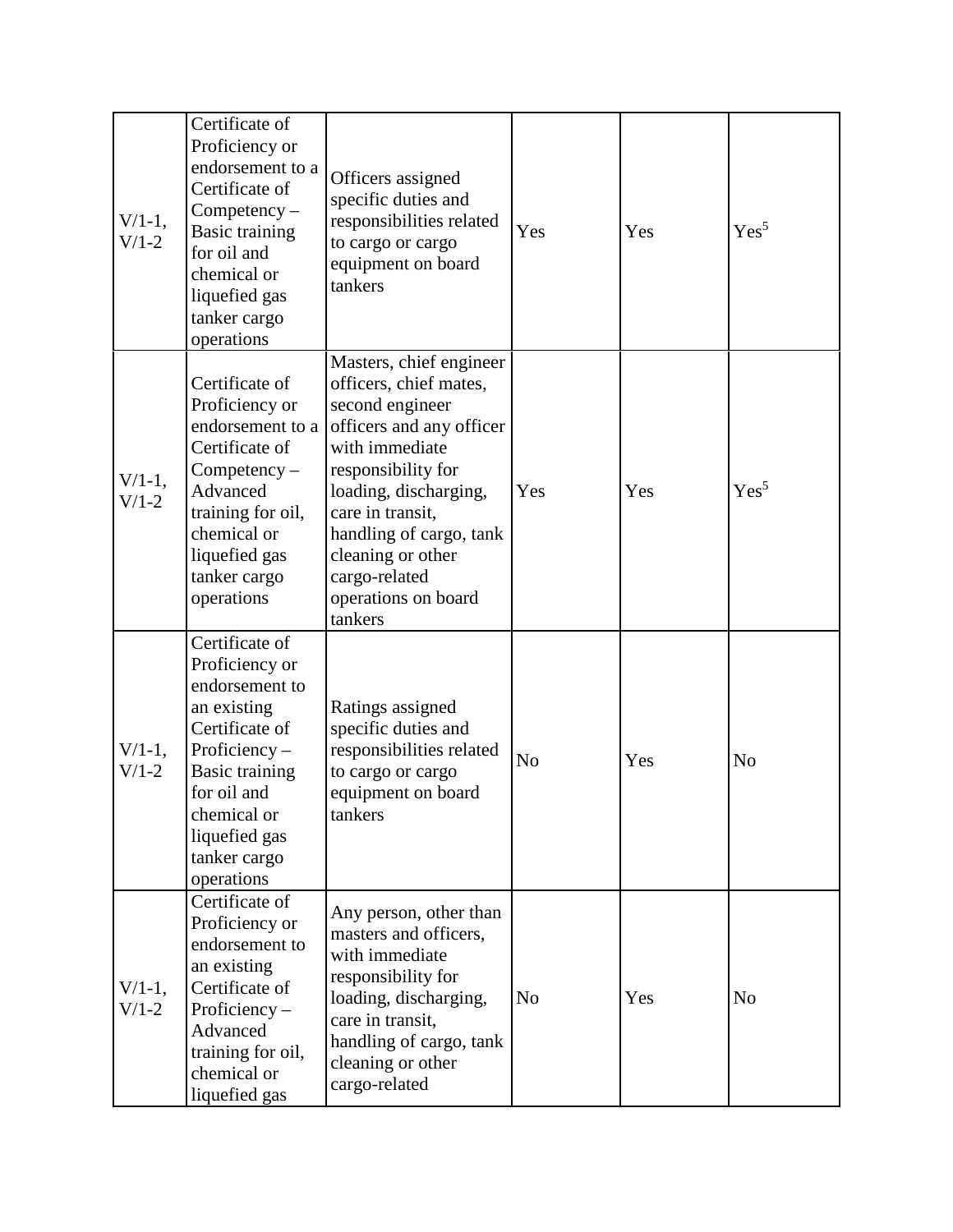|     | tanker cargo<br>operations                   | operations on board<br>tankers                                                                            |                |                |                |
|-----|----------------------------------------------|-----------------------------------------------------------------------------------------------------------|----------------|----------------|----------------|
| V/2 | Documentary<br>evidence -<br>Safety training | Personnel providing<br>direct service to<br>passengers in<br>passenger spaces on<br>board passenger ships | N <sub>o</sub> | N <sub>o</sub> | N <sub>o</sub> |

| V/2 | Documentary<br>$evidence -$<br>Passenger ship<br>crowd<br>management<br>training       | Masters, officers,<br>ratings qualified in<br>accordance with<br>chapters II, III and VII<br>and other personnel<br>designated on the<br>muster list to assist<br>passengers in<br>emergency situations<br>on board passenger<br>ships                    | N <sub>0</sub> | N <sub>o</sub> | Yes <sup>6</sup> |
|-----|----------------------------------------------------------------------------------------|-----------------------------------------------------------------------------------------------------------------------------------------------------------------------------------------------------------------------------------------------------------|----------------|----------------|------------------|
| V/2 | Documentary<br>evidence-<br>Crisis<br>management<br>and human<br>behaviour<br>training | Masters, chief engineer<br>officers, chief mates,<br>second engineer<br>officers and any person<br>designated on the<br>muster list of having<br>responsibility for the<br>safety of passengers in<br>emergency situations<br>on board passenger<br>ships | N <sub>o</sub> | N <sub>o</sub> | Yes <sup>6</sup> |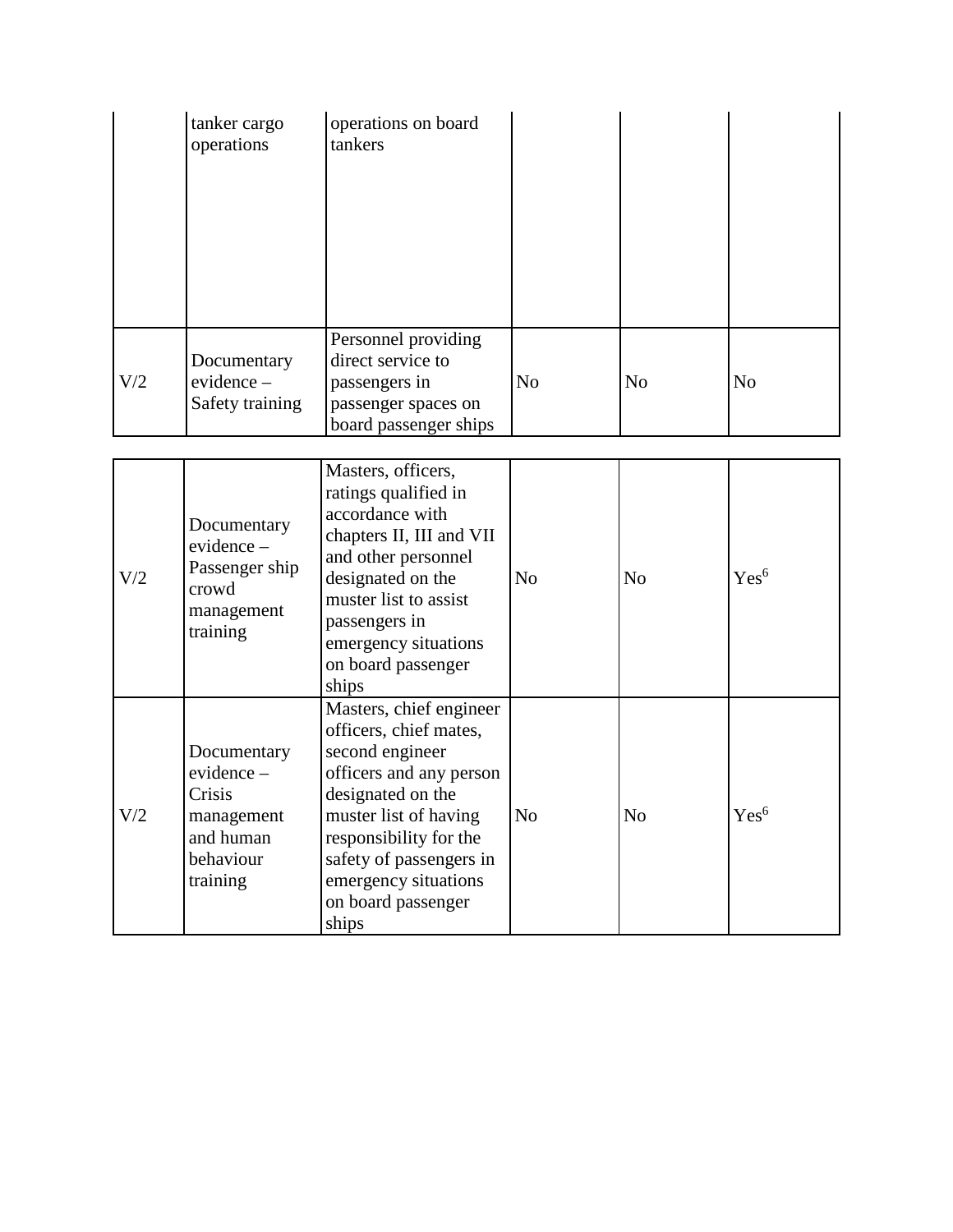| V/2 | Documentary<br>$evidence -$<br>Passenger<br>safety, cargo<br>safety and hull<br>integrity<br>training                  | Masters, chief engineer<br>officers, chief mates,<br>second engineer<br>officers and every<br>person assigned<br>immediate<br>responsibility for<br>embarking and<br>disembarking<br>passengers, for loading,<br>discharging or securing<br>cargo, or for closing<br>hull openings on board<br>ro-ro passenger ships | N <sub>o</sub> |                | N <sub>o</sub> |     | Yes <sup>6</sup> |                  |  |
|-----|------------------------------------------------------------------------------------------------------------------------|----------------------------------------------------------------------------------------------------------------------------------------------------------------------------------------------------------------------------------------------------------------------------------------------------------------------|----------------|----------------|----------------|-----|------------------|------------------|--|
| V/3 | Certificate of<br>Proficiency $-$<br><b>Basic training</b><br>for service on<br>ships subject to<br>the IGF Code       | Seafarers responsible<br>for designated safety<br>duties associated with<br>the care, use or in<br>emergency response to<br>the fuel on board ships<br>subject to the IGF<br>Code                                                                                                                                    | N <sub>o</sub> |                | Yes            |     | Yes <sup>6</sup> |                  |  |
| V/3 | Certificate of<br>Proficiency $-$<br>Advanced<br>training for<br>service on ships<br>subject to the<br><b>IGF Code</b> | Masters, engineer<br>officers and all<br>personnel with<br>immediate<br>responsibility for the<br>care and use of fuels<br>and fuel systems on<br>ships subject to the IGF<br>Code                                                                                                                                   | N <sub>o</sub> |                | Yes            |     | Yes <sup>6</sup> |                  |  |
| V/4 | Certificate of<br>Proficiency-<br>Basic training for<br>ships operating in<br>polar waters                             | Masters, chief mates and<br>officers in charge of a<br>navigational watch on<br>ships operating in polar<br>waters, as required by<br>the Polar Code                                                                                                                                                                 |                | N <sub>o</sub> |                | Yes |                  | Yes <sup>5</sup> |  |
| V/4 | Certificate of<br>Proficiency $-$<br>Advanced<br>training for ships                                                    | Masters and chief mates<br>on ships operating in<br>polar waters, as required<br>operating in polar   by the Polar Code                                                                                                                                                                                              |                | N <sub>o</sub> |                | Yes |                  | Yes <sup>5</sup> |  |

waters